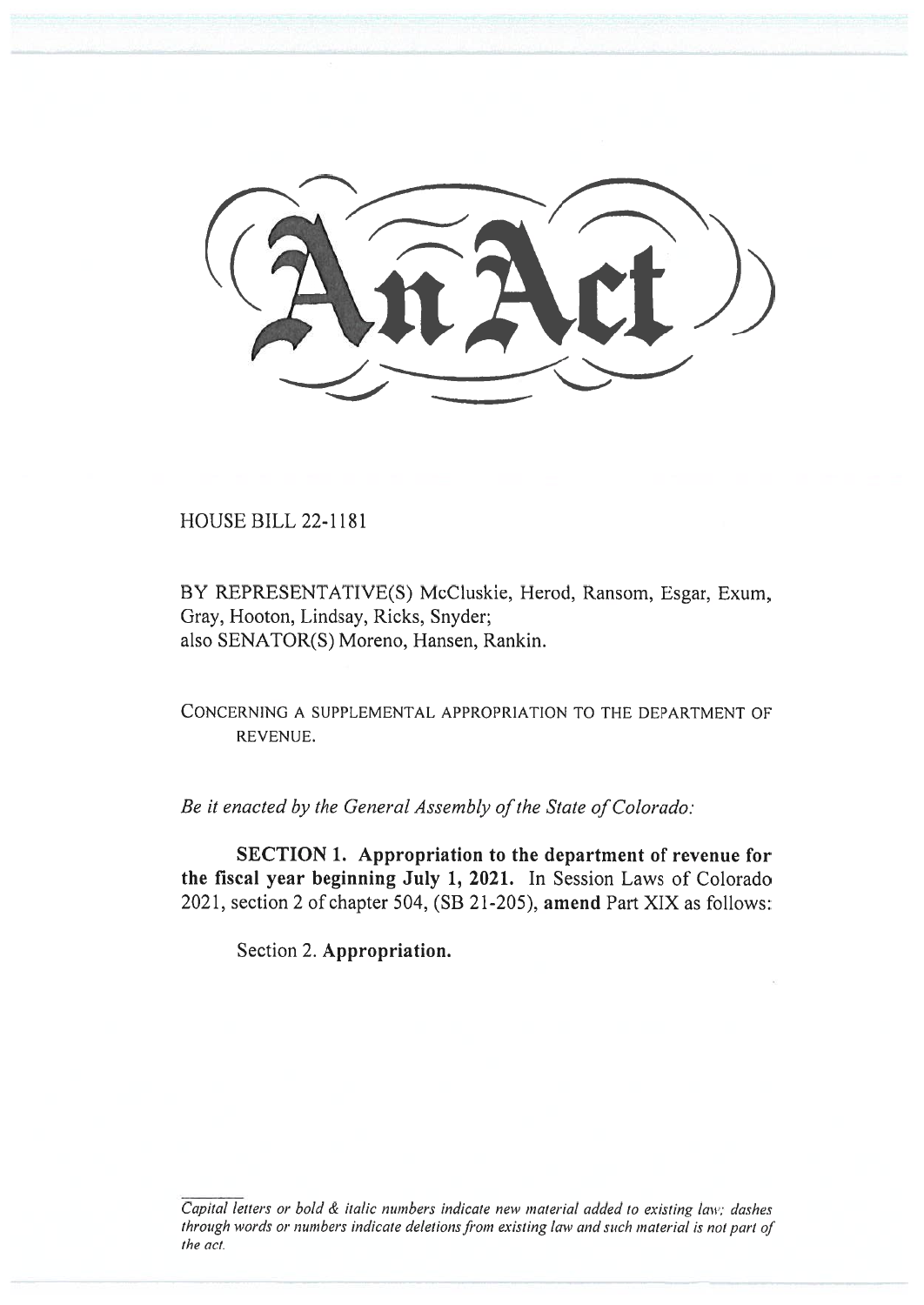|                                  |                                      |              | APPROPRIATION FROM            |                                                |             |                             |                                       |                                |  |
|----------------------------------|--------------------------------------|--------------|-------------------------------|------------------------------------------------|-------------|-----------------------------|---------------------------------------|--------------------------------|--|
|                                  | <b>ITEM &amp;</b><br><b>SUBTOTAL</b> | <b>TOTAL</b> | <b>GENERAL</b><br><b>FUND</b> | <b>GENERAL</b><br><b>FUND</b><br><b>EXEMPT</b> |             | <b>CASH</b><br><b>FUNDS</b> | <b>REAPPROPRIATED</b><br><b>FUNDS</b> | <b>FEDERAL</b><br><b>FUNDS</b> |  |
|                                  | $\mathbb S$<br>${\mathbb S}$         |              | ${\mathbb S}$                 | $\mathbb{S}$                                   | $\mathbb S$ |                             | $\mathbb S$                           |                                |  |
|                                  |                                      |              |                               | <b>PART XIX</b>                                |             |                             |                                       |                                |  |
|                                  |                                      |              |                               | DEPARTMENT OF REVENUE                          |             |                             |                                       |                                |  |
| (1) EXECUTIVE DIRECTOR'S OFFICE  |                                      |              |                               |                                                |             |                             |                                       |                                |  |
| (A) Administration and Support   |                                      |              |                               |                                                |             |                             |                                       |                                |  |
| <b>Personal Services</b>         | 12,852,745<br>$(138.0$ FTE)          |              | 4,529,534                     |                                                |             | $814,631^a$                 | 7,508,576 <sup>b</sup>                | 4(I)                           |  |
| Health, Life, and Dental         | 16,992,741                           |              | 6,547,644                     |                                                |             | 10,328,497 <sup>a</sup>     | 8,002 <sup>b</sup>                    | 108,598(1)                     |  |
| Short-term Disability            | 163,744                              |              | 73,725                        |                                                |             | 88,898 <sup>a</sup>         | 74 <sup>b</sup>                       | 1,047(1)                       |  |
| S.B. 04-257 Amortization         |                                      |              |                               |                                                |             |                             |                                       |                                |  |
| <b>Equalization Disbursement</b> | 4,819,110                            |              | 1,997,077                     |                                                |             | 2,786,870 <sup>a</sup>      | $2,322^b$                             | 32,841(I)                      |  |
| S.B. 06-235 Supplemental         |                                      |              |                               |                                                |             |                             |                                       |                                |  |
| Amortization Equalization        |                                      |              |                               |                                                |             |                             |                                       |                                |  |
| Disbursement                     | 4,819,110                            |              | 1,997,077                     |                                                |             | 2,786,870 <sup>a</sup>      | $2,322^b$                             | 32,841(1)                      |  |
| Salary Survey                    | 3,213,596                            |              | 1,282,289                     |                                                |             | 1,908,289 <sup>a</sup>      | $1,516^{b}$                           | 21,502(I)                      |  |
| <b>PERA Direct Distribution</b>  | 2,256,397                            |              | 919,342                       |                                                |             | 1,320,330 <sup>a</sup>      | $1,104^c$                             | 15,621(I)                      |  |
| Shift Differential               | 102,026                              |              |                               |                                                |             | $102,026^a$                 |                                       |                                |  |
| Workers' Compensation            | 544,854                              |              | 207,799                       |                                                |             | 337,055 <sup>a</sup>        |                                       |                                |  |
| <b>Operating Expenses</b>        | 3,248,139                            |              | 2,098,377                     |                                                |             | $1,149,762$ <sup>a</sup>    |                                       |                                |  |
| Postage                          | 97,272                               |              | 52,165                        |                                                |             | 45,107 <sup>a</sup>         |                                       |                                |  |
| <b>Legal Services</b>            | 4,708,158                            |              | 2,362,267                     |                                                |             | 2,345,891 <sup>a</sup>      |                                       |                                |  |
| Administrative Law Judge         |                                      |              |                               |                                                |             |                             |                                       |                                |  |
| Services                         | 12,770                               |              |                               |                                                |             | $12,770^a$                  |                                       |                                |  |
| Payment to Risk                  |                                      |              |                               |                                                |             |                             |                                       |                                |  |
| Management and Property          |                                      |              |                               |                                                |             |                             |                                       |                                |  |
| Funds                            | 425,411                              |              | 162,245                       |                                                |             | $263,166^a$                 |                                       |                                |  |
| Vehicle Lease Payments           | 838,511                              |              | 130,204                       |                                                |             | 708,307 <sup>a</sup>        |                                       |                                |  |
| <b>Leased Space</b>              | 6,973,403                            |              | 1,016,711                     |                                                |             | 5,956,692 <sup>a</sup>      |                                       |                                |  |
| Capitol Complex Leased<br>Space  | 902,495                              |              | 336,367                       |                                                |             | 566,128 <sup>a</sup>        |                                       |                                |  |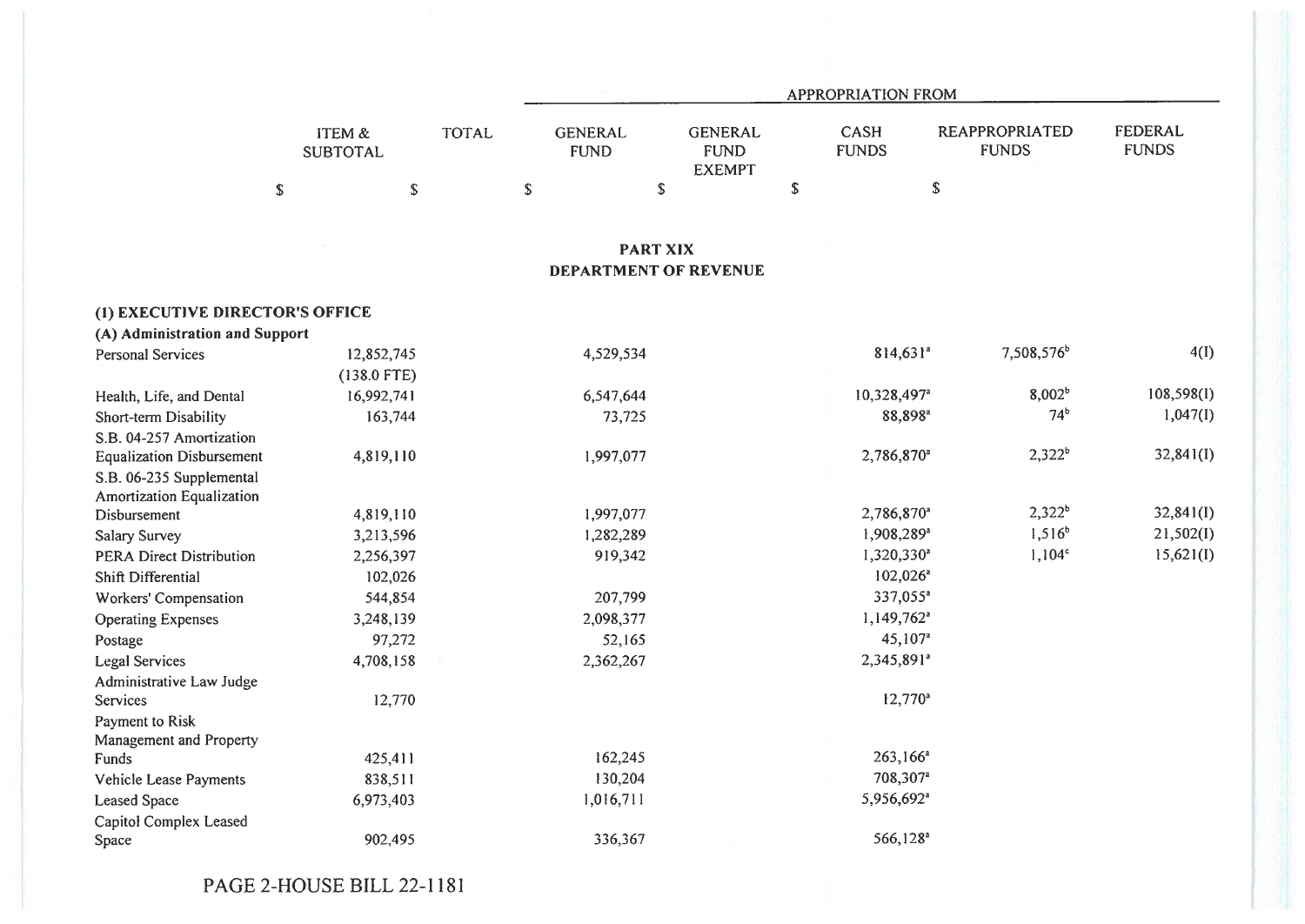|                        |                           |              |    | $\mathcal{L}(\mathcal{C}) = \mathcal{L}(\mathcal{C})$<br>APPROPRIATION FROM |                                                |   |                             |                                |                                |
|------------------------|---------------------------|--------------|----|-----------------------------------------------------------------------------|------------------------------------------------|---|-----------------------------|--------------------------------|--------------------------------|
|                        | ITEM &<br><b>SUBTOTAL</b> | <b>TOTAL</b> |    | <b>GENERAL</b><br><b>FUND</b>                                               | <b>GENERAL</b><br><b>FUND</b><br><b>EXEMPT</b> |   | <b>CASH</b><br><b>FUNDS</b> | REAPPROPRIATED<br><b>FUNDS</b> | <b>FEDERAL</b><br><b>FUNDS</b> |
|                        | \$<br>\$                  |              | \$ |                                                                             | S                                              | S |                             | \$                             |                                |
| Payments to OIT        | 7,778,626                 |              |    | 7,147,700                                                                   |                                                |   | 630,926 <sup>a</sup>        |                                |                                |
| <b>CORE Operations</b> | 987,111                   |              |    | 376,468                                                                     |                                                |   | $610,643$ <sup>a</sup>      |                                |                                |
| Utilities              | 83,703                    |              |    |                                                                             |                                                |   | 83,703 <sup>a</sup>         |                                |                                |
|                        | 71,819,922                |              |    |                                                                             |                                                |   |                             |                                |                                |

<sup>a</sup> Of these amounts, \$929,446 shall be from the Liquor Enforcement Division and State Licensing Authority Cash Fund created in Section 44-6-101, C.R.S., \$578,117 shall be from the Licensing Services Cash Fund created in Section 42-2-114.5 (1), C.R.S., \$518,705 shall be from the Marijuana Cash Fund created in Section 44-10-801 (1)(a), C.R.S., \$464,746 shall be from the Colorado DRIVES Vehicle Services Account in the Highway Users Tax Fund created in Section 42-1-211 (2)(b)(I), C.R.S., \$213,334 shall be from the COVID Heroes Collaboration Fund created in Section 24-50-104 (1)(k), C.R.S., \$192,287(I) shall be from the Sports Betting Fund created in Section 44-30-1509 (1)(a), C.R.S., \$11,668 shall be from the Auto Dealers License Fund created in Section 44-20-133 (1), C.R.S., \$1,987 shall be from the Donate to a Colorado Nonprofit Fund created in Section 39-22-5104 (1), C.R.S., and \$29,936,271 shall be from various sources of cash funds. Appropriations from the Sports Betting Fund are shown for informational purposes only as the fund is continuously appropriated pursuant to Section 44-30-1509 (1)(b), C.R.S.

<sup>b</sup> Of these amounts, it is estimated that \$6,639,874 shall be from departmental indirect cost recoveries or the Indirect Costs Excess Recovery Fund created in Section 24-75-1401 (2), C.R.S., and \$882,938 shall be from statewide indirect cost recoveries or the Indirect Costs Excess Recovery Fund created in Section 24-75-1401 (2), C.R.S.

' This amount shall be transferred from the Department of Corrections from the Offender ID Program in the Institutions section.

| (B) Hearings Division     |              |                        |
|---------------------------|--------------|------------------------|
| <b>Personal Services</b>  | 2,503,848    | 2,503,848 <sup>a</sup> |
|                           | $(33.3$ FTE) |                        |
| <b>Operating Expenses</b> | 110.412      | 110.412 <sup>a</sup>   |
| Indirect Cost Assessment  | 253,913      | $253.913$ <sup>a</sup> |
|                           | 2,868,173    |                        |

<sup>a</sup> Of these amounts, \$188,701 shall be from the Highway Users Tax Fund created in Section 43-4-201 (1)(a), C.R.S., and appropriated pursuant to Section 43-4-201 (3)(a)(V), C.R.S., \$168,484 shall be from the Liquor Enforcement Division and State Licensing Authority Cash Fund created in Section 44-6-101, C.R.S., \$162,913 shall be from the Marijuana Cash Fund created in Section 44-10-801 (1)(a), C.R.S., \$38,102 shall be from the First Time Drunk Driving Offender Account in the Highway Users Tax Fund created in Section 42-2-132 (4)(b)(II)(A), C.R.S., \$13 shall be from the Auto Dealers License Fund created in Section 44-20-133 (1), C.R.S., and \$2,309,960 shall be from various sources of cash funds.

74,688,095

PAGE 3-HOUSE BILL 22-1181

 $\cos \theta$  is division by Division Division  $\theta$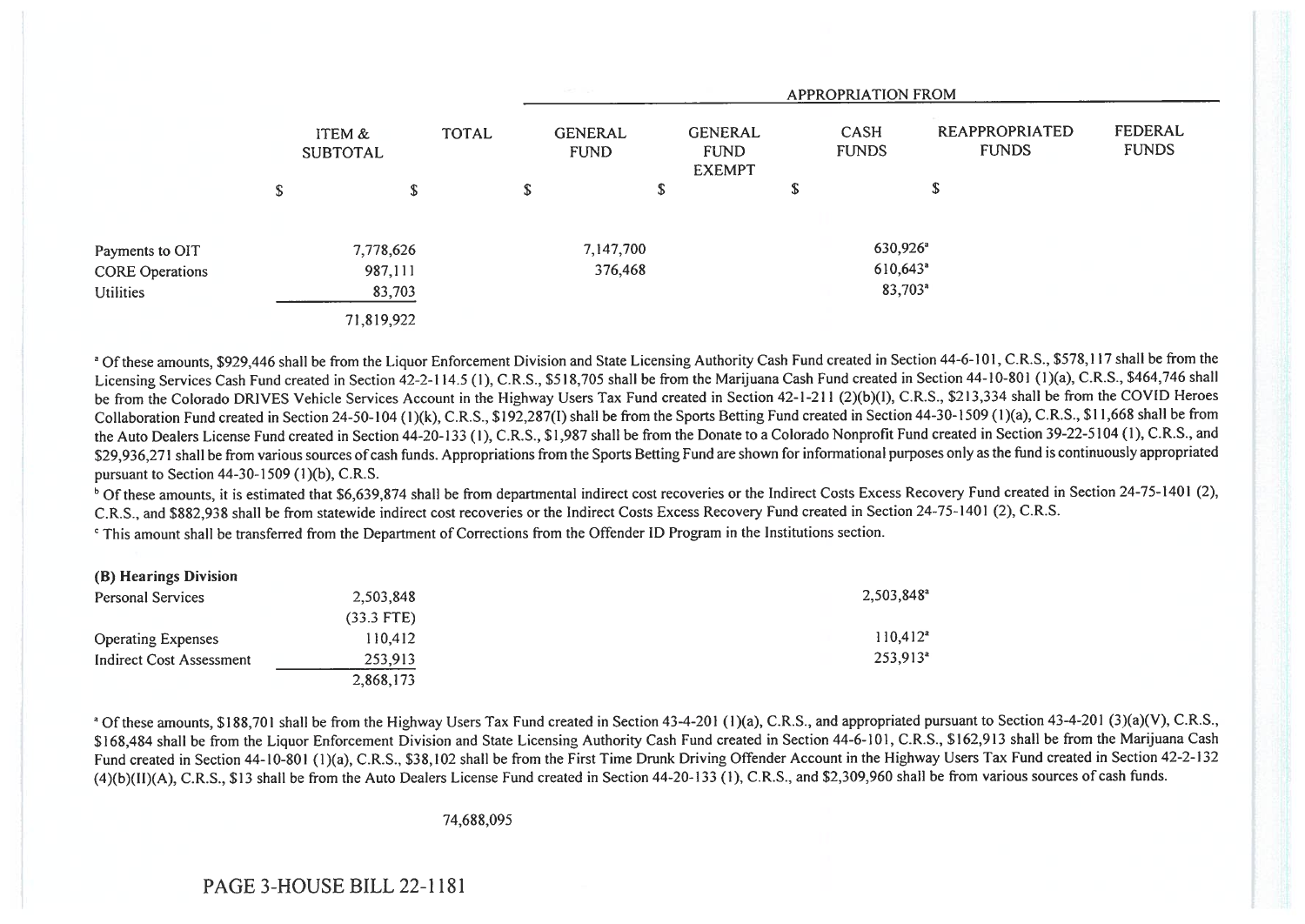|                                                   |                           | <b>APPROPRIATION FROM</b> |                               |                                                |    |                             |                                       |                         |  |
|---------------------------------------------------|---------------------------|---------------------------|-------------------------------|------------------------------------------------|----|-----------------------------|---------------------------------------|-------------------------|--|
|                                                   | ITEM &<br><b>SUBTOTAL</b> | <b>TOTAL</b>              | <b>GENERAL</b><br><b>FUND</b> | <b>GENERAL</b><br><b>FUND</b><br><b>EXEMPT</b> |    | <b>CASH</b><br><b>FUNDS</b> | <b>REAPPROPRIATED</b><br><b>FUNDS</b> | FEDERAL<br><b>FUNDS</b> |  |
|                                                   | \$<br>\$                  |                           | \$                            | \$                                             | \$ |                             | \$                                    |                         |  |
| (2) TAXATION BUSINESS GROUP<br>(A) Administration |                           |                           |                               |                                                |    |                             |                                       |                         |  |
| <b>Personal Services</b>                          | 567,667<br>$(5.0$ FTE)    |                           | 542,905                       |                                                |    | $24,762^a$                  |                                       |                         |  |
| <b>Operating Expenses</b>                         | 12,543                    |                           | 12,543                        |                                                |    |                             |                                       |                         |  |
| Tax Administration IT                             |                           |                           |                               |                                                |    |                             |                                       |                         |  |
| System (GenTax) Support                           | 5,968,950                 |                           | 5,951,058                     |                                                |    | $17,892^{b}$                |                                       |                         |  |
| <b>IDS Print Production</b>                       | 4,624,048                 |                           | 4,624,048                     |                                                |    |                             |                                       |                         |  |
|                                                   | 11,173,208                |                           |                               |                                                |    |                             |                                       |                         |  |

<sup>a</sup> Of this amount, it is estimated that \$22,666 shall be from the Marijuana Tax Cash Fund created in Section 39-28.8-501 (1), C.R.S., and \$2,096 shall be from the Highway Users Tax Fund created in Section 43-4-201 (1)(a), C.R.S., and appropriated pursuant to Section 43-4-201 (3)(a)(V), C.R.S.

<sup>b</sup> Of this amount, \$10,000 shall be from the Marijuana Tax Cash Fund created in Section 39-28.8-501 (1), C.R.S., and \$7,892 shall be from various sources of cash funds.

| (B) Taxation Services     |               |            |                        |               |                         |
|---------------------------|---------------|------------|------------------------|---------------|-------------------------|
| <b>Personal Services</b>  | 29,402,046    | 28,019,213 | 1,228,748 <sup>a</sup> | $154,085^{b}$ |                         |
|                           | $(393.1$ FTE) |            |                        |               |                         |
| <b>Operating Expenses</b> | 3,335,375     | 3,316,442  | $18,933^a$             |               |                         |
| Joint Audit Program       | 131,244       | 131,244    |                        |               |                         |
| Mineral Audit Program     | 918,132       |            |                        | $66,000$ c    | 852,132(1) <sup>d</sup> |
|                           |               |            |                        |               | $(10.2$ FTE)            |
| Document Management       | 4,634,987     | 4,596,468  | $38,519^{\circ}$       |               |                         |
| Fuel Tracking System      | 501,145       | 126        | 501,019 <sup>f</sup>   |               |                         |
|                           |               |            | $(1.5$ FTE)            |               |                         |
| Indirect Cost Assessment  | 11,364        |            | $11,364$ <sup>f</sup>  |               |                         |
|                           | 38,934,293    |            |                        |               |                         |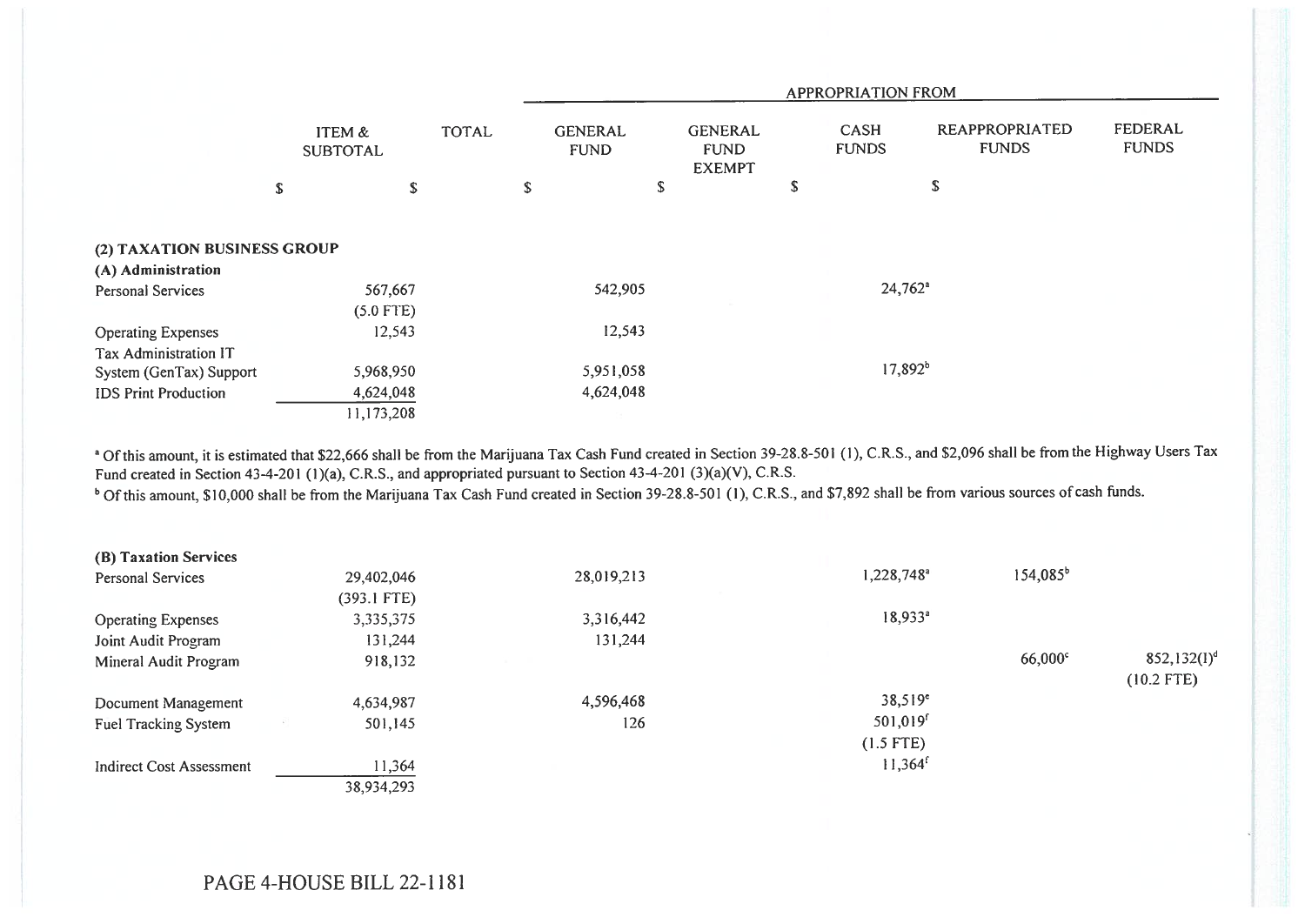|                           |       | <b>APPROPRIATION FROM</b> |                                                |                             |                                |                         |  |  |
|---------------------------|-------|---------------------------|------------------------------------------------|-----------------------------|--------------------------------|-------------------------|--|--|
| ITEM &<br><b>SUBTOTAL</b> | TOTAL | GENERAL<br><b>FUND</b>    | <b>GENERAL</b><br><b>FUND</b><br><b>EXEMPT</b> | <b>CASH</b><br><b>FUNDS</b> | REAPPROPRIATED<br><b>FUNDS</b> | FEDERAL<br><b>FUNDS</b> |  |  |
|                           |       |                           |                                                |                             |                                |                         |  |  |

<sup>a</sup> Of these amounts, \$998,758 shall be from the Marijuana Tax Cash Fund created in Section 39-28.8-501 (1), C.R.S., \$82,251 shall be from the Donate to a Colorado Nonprofit Fund created in Section 39-22-5104 (1), C.R.S., \$64,373 shall be from the Private Letter Ruling Fund created in Section 24-35-103.5 (6), C.R.S., \$59,708 shall be from the Tobacco Settlement Defense Account of the Tobacco Litigation Settlement Cash Fund created in Section 24-22-115 (2)(a), C.R.S., \$22,274 shall be from the Tobacco Tax Enforcement Cash Fund created in Section 39-28-107 (1)(b), C.R.S., and \$20,317 shall be from the Aviation Fund created in Section 43-10-109 (1), C.R.S. Expenditures from the Tobacco Settlement Defense Account of the Tobacco Litigation Settlement Cash Fund do not constitute fiscal year spending for the purposes of Section 20 of Article X of the State Constitution.

<sup>b</sup> This amount shall be from the Mineral Audit Program for programmatic indirect cost recoveries.

<sup>c</sup> Of this amount, \$65,500 shall be transferred from the State Board of Land Commissioners in the Department of Natural Resources, pursuant to Section 36-1-145 (2)(b), C.R.S., and \$500 shall be transferred from the Oil and Gas Conservation Commission in the Department of Natural Resources.

<sup>d</sup> This amount is anticipated to include \$693,840 for direct expenses and \$158,292 for programmatic indirect cost recoveries and is included for informational purposes.

This amount shall be from various sources of cash funds.

<sup>f</sup> These amounts shall be from the Highway Users Tax Fund created in Section 43-4-201 (1)(a), C.R.S., and appropriated pursuant to Section 43-4-201 (3)(a)(V), C.R.S.

## (C) Tax Conferee

 $\alpha$  Special Purpose  $\alpha$ 

| <b>Personal Services</b>  | 1,574,018 | 1,476,735    | 97,283 <sup>a</sup> |
|---------------------------|-----------|--------------|---------------------|
|                           |           | $(13.6$ FTE) |                     |
| <b>Operating Expenses</b> | 60,905    | 60,905       |                     |
|                           | .,634,923 |              |                     |

<sup>a</sup> This amount shall be transferred from Governor - Lieutenant Governor - State Planning and Budgeting from the Economic Development Commission - General Economic Incentives and Marketing line item in Economic Development Programs and originated as user fees.

| (D) Special Purpose         |           |                    |               |
|-----------------------------|-----------|--------------------|---------------|
| Cigarette Tax Rebate        | 8,686,720 | $8,686,720(I)^{a}$ |               |
| Amendment 35 Distribution   |           |                    |               |
| to Local Governments        | 1,265,742 |                    | $1,265,742^b$ |
| Old Age Heat and Fuel and   |           |                    |               |
| Property Tax Assistance     |           |                    |               |
| Grant                       | 6,327,420 | $6,327,420(I)^c$   |               |
| Commercial Vehicle          |           |                    |               |
| Enterprise Sales Tax Refund | 120,524   |                    | $120,524^d$   |
|                             |           |                    |               |

PAGE 5-HOUSE BILL 22-1181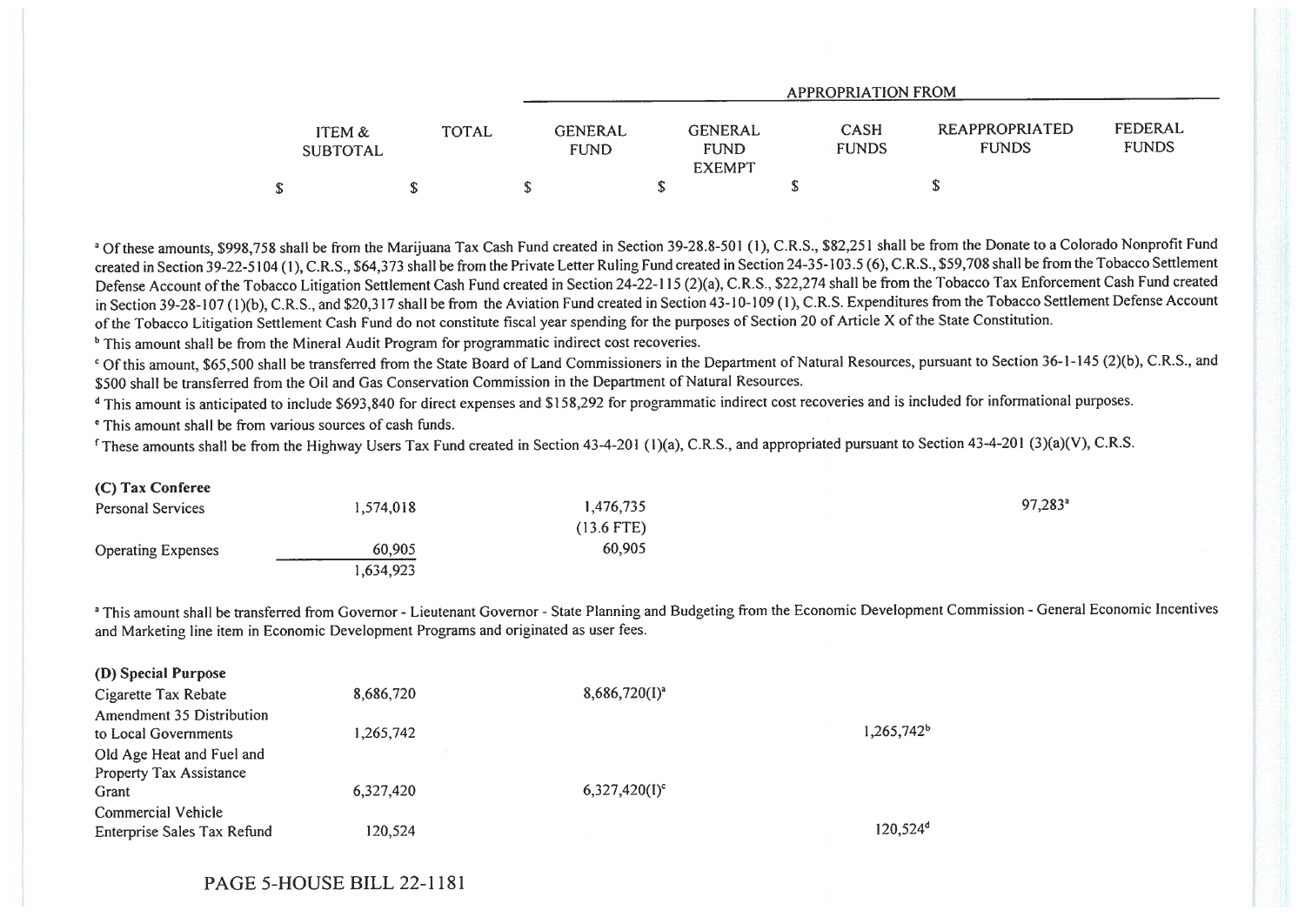|                                                                    |                           |              |   | APPROPRIATION FROM            |    |                                                |        |                             |                                |                         |
|--------------------------------------------------------------------|---------------------------|--------------|---|-------------------------------|----|------------------------------------------------|--------|-----------------------------|--------------------------------|-------------------------|
|                                                                    | ITEM &<br><b>SUBTOTAL</b> | <b>TOTAL</b> |   | <b>GENERAL</b><br><b>FUND</b> |    | <b>GENERAL</b><br><b>FUND</b><br><b>EXEMPT</b> |        | <b>CASH</b><br><b>FUNDS</b> | REAPPROPRIATED<br><b>FUNDS</b> | FEDERAL<br><b>FUNDS</b> |
|                                                                    | \$<br>\$                  |              | S |                               | \$ |                                                | œ<br>ъ |                             | D                              |                         |
| Retail Marijuana Sales Tax<br>Distribution to Local<br>Governments | 34,830,000<br>51,230,406  |              |   | $34,830,000(I)^e$             |    |                                                |        |                             |                                |                         |

<sup>a</sup> Pursuant to Section 39-22-623 (1)(a)(II)(B), C.R.S., this amount is included in the general appropriation bill for informational purposes and shall not be deemed to be an appropriation subject to the limitations of Section 24-75-201.1, C.R.S., or subject to the limitation on state fiscal year spending imposed by Section 20 of Article X of the State Constitution.

<sup>b</sup> This amount shall be from the Tobacco Tax Cash Fund created in Section 24-22-117 (1)(a), C.R.S., which consists of revenues from additional state cigarette and tobacco taxes imposed pursuant to Section 21 of Article X of the State Constitution. This amount is thus not subject to the limitation on state fiscal year spending imposed by Section 20 of Article X of the State Constitution.

c Pursuant to Section 39-31- 102 (1)(a), C.R.S., this amount is included in the general appropriation bill for informational purposes and shall not be deemed to be an appropriation subject to the limitations of Section 24-75-201.1, C.R.S., or subject to the limitation on state fiscal year spending imposed by Section 20 of Article X of the State Constitution.

<sup>d</sup> This amount shall be from the Commercial Vehicle Enterprise Tax Fund created in Section 42-1-225 (1), C.R.S.

' Pursuant to Section 39-28.8-203 (1)(a)(V), C.R.S., this amount is included in the general appropriation bill for informational purposes and shall not be deemed to be an appropriation subject to the limitations of Section 24-75-201.1, C.R.S., or subject to the limitations on state fiscal year spending imposed by Section 20 of Article X of the State Constitution.

102,972,830

| (3) DIVISION OF MOTOR VEHICLES |              |         |                        |                 |
|--------------------------------|--------------|---------|------------------------|-----------------|
| (A) Administration             |              |         |                        |                 |
| <b>Personal Services</b>       | 3,989,914    | 470,851 | 3,467,553 <sup>a</sup> | $51,510^{b}$    |
|                                | $(48.9$ FTE) |         |                        |                 |
| <b>Operating Expenses</b>      | 550,591      | 63,682  | 483.519 <sup>a</sup>   | $3,390^{\circ}$ |
| DRIVES Maintenance and         |              |         |                        |                 |
| Support                        | 7,022,947    | 18,000  | 7.004.947 <sup>a</sup> |                 |
|                                | 11,563,452   |         |                        |                 |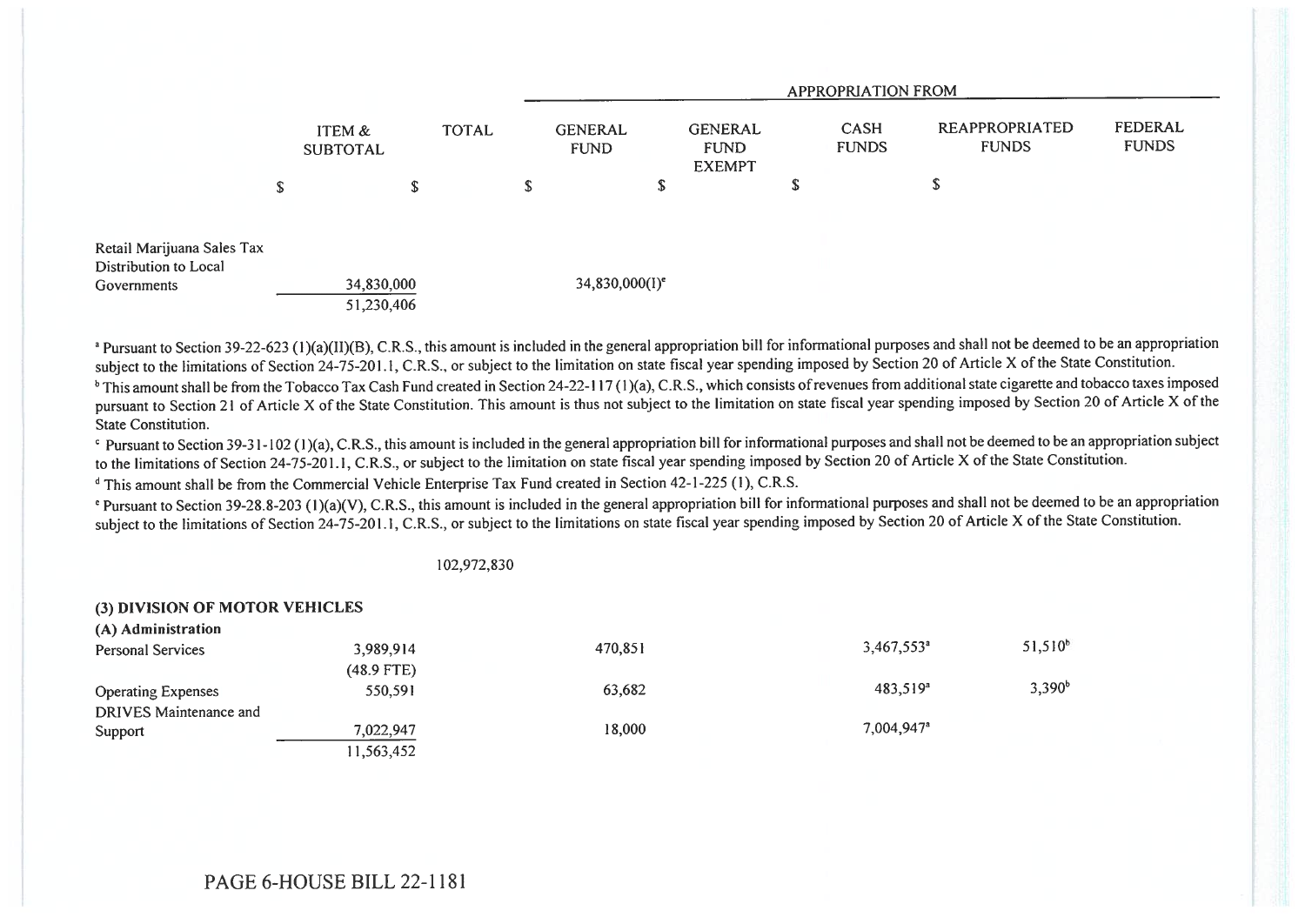|                           |       | APPROPRIATION FROM            |                                         |                             |                                       |                         |  |  |
|---------------------------|-------|-------------------------------|-----------------------------------------|-----------------------------|---------------------------------------|-------------------------|--|--|
| ITEM &<br><b>SUBTOTAL</b> | TOTAL | <b>GENERAL</b><br><b>FUND</b> | GENERAL<br><b>FUND</b><br><b>EXEMPT</b> | <b>CASH</b><br><b>FUNDS</b> | <b>REAPPROPRIATED</b><br><b>FUNDS</b> | FEDERAL<br><b>FUNDS</b> |  |  |
|                           |       |                               |                                         |                             |                                       |                         |  |  |

<sup>a</sup> Of these amounts, an estimated \$6,207,639 shall be from the Colorado DRIVES Vehicle Services Account in the Highway Users Tax Fund created in Section 42-1-211 (2)(b)(I), C.R.S., an estimated \$4,691,174 shall be from the Licensing Services Cash Fund created in Section 42-2-114.5 (1), C.R.S., an estimated \$39,182 shall be from the Department of Revenue Subaccount in the AIR Account, a subaccount in the Highway Users Tax Fund created in Section 42-3-304 (18)(c), C.R.S., and an estimated \$18,024 shall be from the First Time Drunk Driving Offender Account in the Highway Users Tax Fund created in Section 42-2-132 (4)(b)(Il)(A), C.R.S.

<sup>b</sup> These amounts shall be transferred from the Department of Corrections from the Offender ID Program in the Institutions Section.

| (B) Driver Services              |             |           |                           |               |
|----------------------------------|-------------|-----------|---------------------------|---------------|
| Personal Services                | 24,315,270  | 3,167,300 | $21,027,151$ <sup>a</sup> | $120,819^{b}$ |
|                                  | (426.6 FTE) |           |                           |               |
| <b>Operating Expenses</b>        | 3,451,646   | 1,511,227 | 1,930,249 <sup>a</sup>    | $10,170^b$    |
| <b>Drivers License Documents</b> | 6,412,457   |           | $6,412,457^c$             |               |
| Ignition Interlock Program       | 669,106     |           | $669,106^d$               |               |
|                                  |             |           | $(6.9$ FTE)               |               |
| Indirect Cost Assessment         | 3,375,370   |           | 3,375,370 <sup>a</sup>    |               |
|                                  | 38,223,849  |           |                           |               |

<sup>a</sup> Of these amounts, an estimated \$23,669,090 shall be from the Licensing Services Cash Fund created in Section 42-2-114.5 (1), C.R.S., and an estimated \$2,663,680 shall be from various sources of cash funds.

<sup>b</sup> These amounts shall be transferred from the Department of Corrections from the Offender ID Program in the Institutions Section.

This amount shall be from the Licensing Services Cash Fund created in Section 42-2-114.5 (1), C.R.S.

° This amount shall be from the First Time Drunk Driving Offender Account in the Highway Users Tax Fund created in Section 42-2-132 (4)(b)(II)(A), C.R.S.

| (C) Vehicle Services      |              |         |                          |
|---------------------------|--------------|---------|--------------------------|
| Personal Services         | 2,425,463    | 502.180 | $1.923.283$ <sup>a</sup> |
|                           | $(44.9$ FTE) |         |                          |
| <b>Operating Expenses</b> | 1,277,745    | 926,157 | 351.588 <sup>a</sup>     |
| License Plate Ordering    | 6,091,790    | 216.315 | $5,875,475^b$            |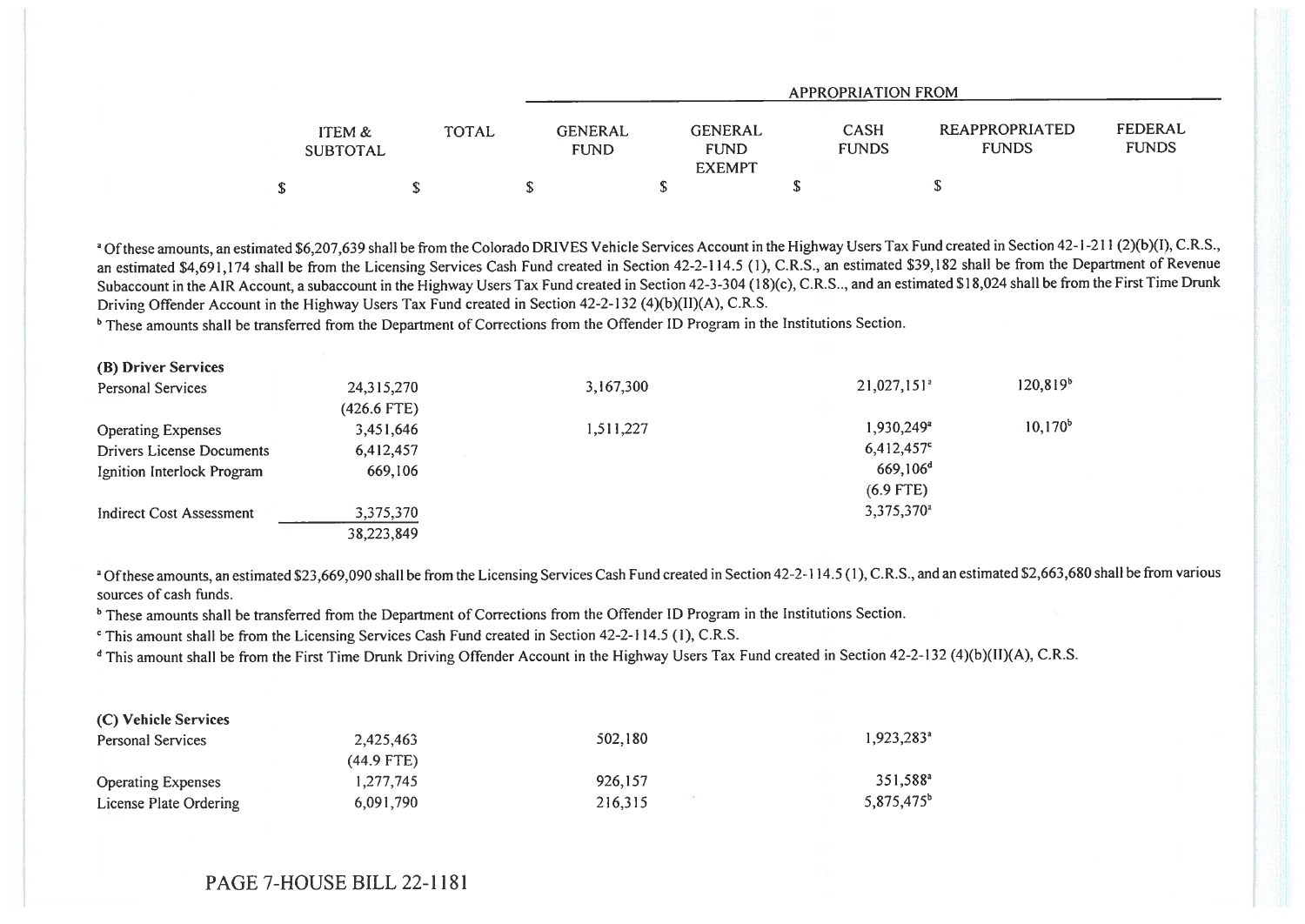|                                                                 |           |                           |              |                               |    |                                                |    | <b>APPROPRIATION FROM</b> |                                       |                                |
|-----------------------------------------------------------------|-----------|---------------------------|--------------|-------------------------------|----|------------------------------------------------|----|---------------------------|---------------------------------------|--------------------------------|
|                                                                 |           | ITEM &<br><b>SUBTOTAL</b> | <b>TOTAL</b> | <b>GENERAL</b><br><b>FUND</b> |    | <b>GENERAL</b><br><b>FUND</b><br><b>EXEMPT</b> |    | CASH<br><b>FUNDS</b>      | <b>REAPPROPRIATED</b><br><b>FUNDS</b> | <b>FEDERAL</b><br><b>FUNDS</b> |
|                                                                 | \$        | \$                        |              | \$                            | \$ |                                                | \$ |                           | \$                                    |                                |
| Motorist Insurance<br><b>Identification Database</b><br>Program |           | 342,443                   |              |                               |    |                                                |    | 342,443°<br>$(1.0$ FTE)   |                                       |                                |
| <b>Emissions Program</b>                                        | 1,172,261 |                           |              | $1,172,261^d$<br>$(15.0$ FTE) |    |                                                |    |                           |                                       |                                |
| <b>Indirect Cost Assessment</b>                                 |           | 446,295<br>11,755,997     |              |                               |    |                                                |    | $446,295^{\circ}$         |                                       |                                |

<sup>a</sup> Of these amounts, an estimated \$2,617,047 shall be from the Colorado DRIVES Vehicle Services Account in the Highway Users Tax Fund created in Section 42-1-211 (2)(b)(1), C.R.S., and an estimated \$104,119 shall be from various sources of cash funds.

<sup>b</sup> This amount shall be from the License Plate Cash Fund created in Section 42-3-301 (1)(b), C.R.S.

`This amount shall be from the Colorado DRIVES Vehicle Services Account in the Highway Users Tax Fund created in Section 42-1-211 (2)(b)(I), C.R.S.

<sup>d</sup> This amount shall be from the Department of Revenue Subaccount in the AIR Account, a subaccount in the Highway Users Tax Fund created in Section 42-3-304 (18)(c), C.R.S.

| (D) County Support Services |           |                        |
|-----------------------------|-----------|------------------------|
| <b>Operating Expenses</b>   | 2,356,535 | 2,356,535 <sup>a</sup> |
| <b>County Office Asset</b>  |           |                        |
| Maintenance                 | 511,430   | $511,430^a$            |
| County Office               |           |                        |
| Improvements                | 36,000    | $36,000^{\circ}$       |
|                             | 2,903,965 |                        |

<sup>a</sup> These amounts shall be from the Colorado DRIVES Vehicle Services Account in the Highway Users Tax Fund created in Section 42-1-211 (2)(b)(I), C.R.S.

64,447,263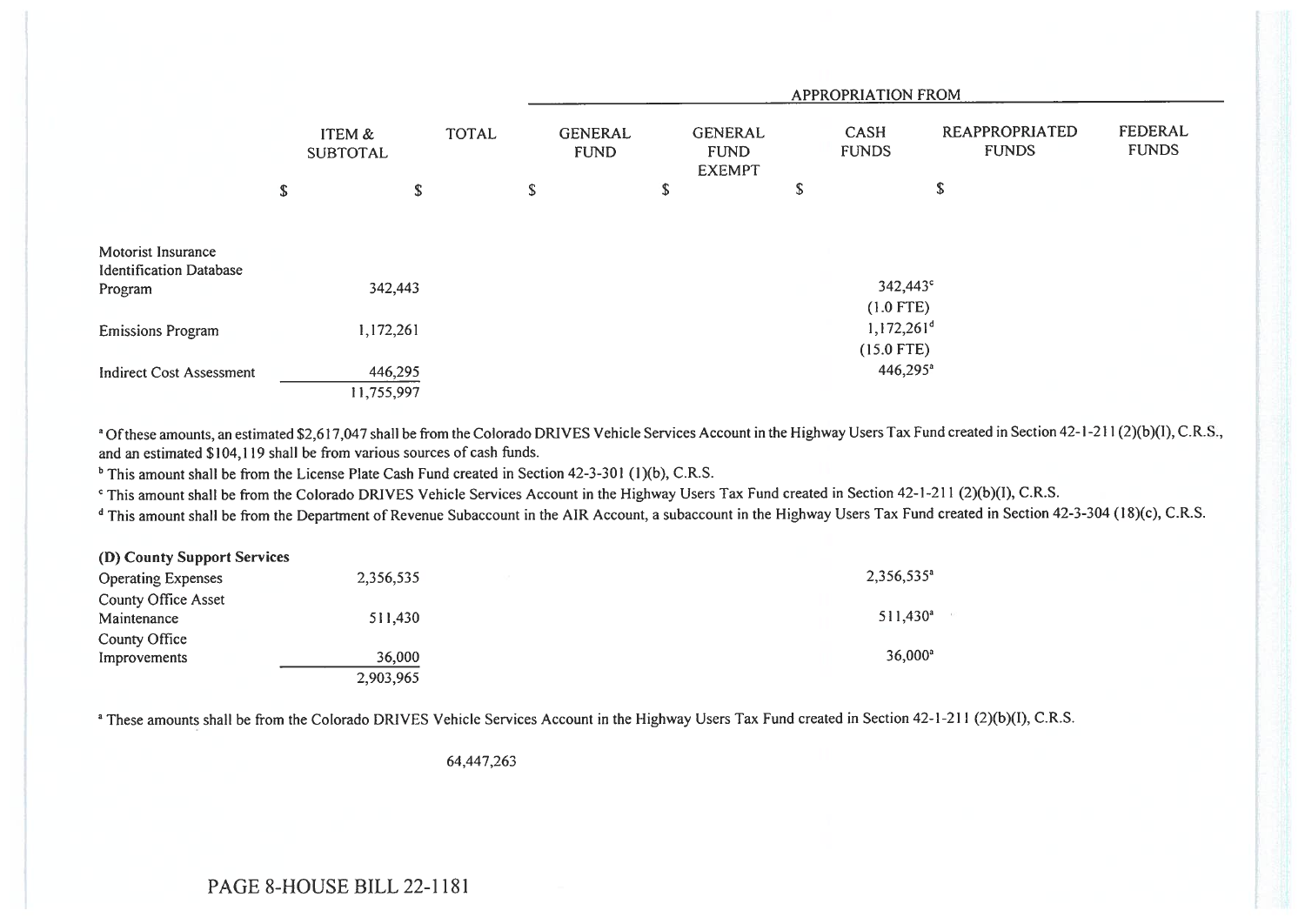|                                         |                           |        |              |                               |                                                |   | APPROPRIATION FROM          |                                       |                         |
|-----------------------------------------|---------------------------|--------|--------------|-------------------------------|------------------------------------------------|---|-----------------------------|---------------------------------------|-------------------------|
|                                         | ITEM &<br><b>SUBTOTAL</b> |        | <b>TOTAL</b> | <b>GENERAL</b><br><b>FUND</b> | <b>GENERAL</b><br><b>FUND</b><br><b>EXEMPT</b> |   | <b>CASH</b><br><b>FUNDS</b> | <b>REAPPROPRIATED</b><br><b>FUNDS</b> | FEDERAL<br><b>FUNDS</b> |
|                                         | \$                        | \$     |              | \$                            | \$                                             | ъ |                             | \$                                    |                         |
| (4) SPECIALIZED BUSINESS GROUP          |                           |        |              |                               |                                                |   |                             |                                       |                         |
| (A) Administration<br>Personal Services | 1,098,437                 |        |              | 7,694                         |                                                |   | $761,114^a$                 | $329,629$ <sup>b</sup>                |                         |
| <b>Operating Expenses</b>               | $(11.0$ FTE)<br>1,112,371 | 13,934 |              | 111                           |                                                |   | 8,885 <sup>a</sup>          | $4,938^{b}$                           |                         |

<sup>a</sup> These amounts shall be from various sources of cash funds.

<sup>b</sup> These amounts shall be from the Limited Gaming Fund created in Section 44-30-701 (1), C.R.S., and shall be transferred from the Limited Gaming Division in this department.

| (B) Limited Gaming Division     |            |                           |
|---------------------------------|------------|---------------------------|
| <b>Personal Services</b>        | 8,904,849  | $8,904,849(1)^{3}$        |
|                                 |            | $(106.0$ FTE)             |
| <b>Operating Expenses</b>       | 1,131,445  | $1,131,445(1)^{a}$        |
| Payments to Other State         |            |                           |
| Agencies                        | 4.936,279  | $4,936,279(1)^{6}$        |
| Distribution to Gaming          |            |                           |
| Cities and Counties             | 23,788,902 | $23,788,902(1)^{b}$       |
| <b>Indirect Cost Assessment</b> | 826,586    | $826,586(1)$ <sup>b</sup> |
|                                 | 39,588,061 |                           |

<sup>a</sup> Of these amounts, \$8,322,464 shall be from the Limited Gaming Fund created in Section 44-30-701 (1), C.R.S., and are included for informational purposes pursuant to Section 9 (5)(b)(I) of Article XVIII of the State Constitution and Section 44-30-701 (1)(b)(I), C.R.S., that specify that the State Treasurer is authorized to pay all ongoing expenses of the Limited Gaming Commission related to the administration of Limited Gaming, and that such payments shall not be conditioned on any appropriation by the General Assembly, and \$1,713,830 shall be from the Sports Betting Fund created in Section 44-30-1509 (1)(b), C.R.S., which is shown for informational purposes only because it is continuously appropriated.

<sup>b</sup> These amounts shall be from the Limited Gaming Fund created in Section 44-30-701 (1), C.R.S., and are included for informational purposes pursuant to Section 9 (5)(b)(l) of Article XVIII of the State Constitution and Section 44-30-701 (1)(b)(1), C.R.S., that specify that the State Treasurer is authorized to pay all ongoing expenses of the Limited Gaming Commission related to the administration of Limited Gaming, and that such payments shall not be conditioned on any appropriation by the General Assembly.

## PAGE 9-HOUSE BILL 22-1181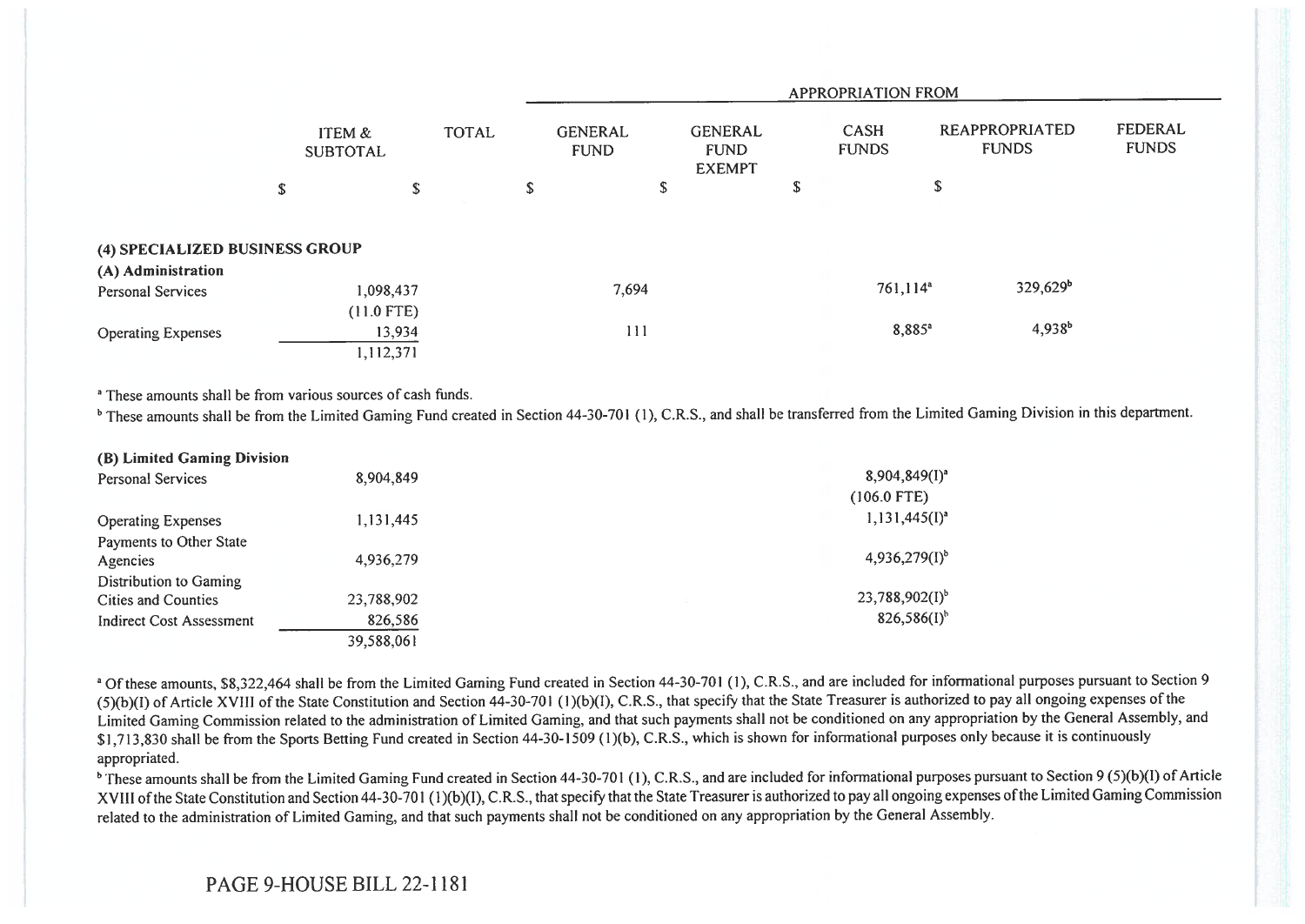|                                             |                           |              |   |                               |                                                |    | <b>APPROPRIATION FROM</b>   |                                |                                |
|---------------------------------------------|---------------------------|--------------|---|-------------------------------|------------------------------------------------|----|-----------------------------|--------------------------------|--------------------------------|
|                                             | ITEM &<br><b>SUBTOTAL</b> | <b>TOTAL</b> |   | <b>GENERAL</b><br><b>FUND</b> | <b>GENERAL</b><br><b>FUND</b><br><b>EXEMPT</b> |    | <b>CASH</b><br><b>FUNDS</b> | REAPPROPRIATED<br><b>FUNDS</b> | <b>FEDERAL</b><br><b>FUNDS</b> |
|                                             | \$                        | \$           | S |                               | \$                                             | S. |                             | \$                             |                                |
| (C) Liquor and Tobacco Enforcement Division |                           |              |   |                               |                                                |    |                             |                                |                                |
| <b>Personal Services</b>                    | 3,979,908                 |              |   | 180,228                       |                                                |    | 3,799,680 <sup>a</sup>      |                                |                                |
|                                             | $(51.5$ FTE)              |              |   |                               |                                                |    |                             |                                |                                |
| <b>Operating Expenses</b>                   | 443,099                   |              |   | 6,965                         |                                                |    | $436,134^a$                 |                                |                                |
| <b>Indirect Cost Assessment</b>             | 381,303                   |              |   |                               |                                                |    | 381,303 <sup>a</sup>        |                                |                                |
|                                             | 4,804,310                 |              |   |                               |                                                |    |                             |                                |                                |

<sup>a</sup> Of these amounts, \$4,267,117 shall be from the Liquor Enforcement Division and State Licensing Authority Cash Fund created in Section 44-6-101, C.R.S., and \$350,000 shall be from the Tobacco Education Programs Fund created in Section 24-22-117 (2)(c)(I), C.R.S., which consists of revenues from additional state cigarette and tobacco taxes imposed pursuant to Section 21 of Article X of the State Constitution and thus is not subject to the limitation on state fiscal year spending imposed by Article X, Section 20 of the State Constitution and pursuant to Section 21 (4) of Article X of the State Constitution.

| (D) Division of Racing Events |           |    |                        |
|-------------------------------|-----------|----|------------------------|
| <b>Personal Services</b>      | 969,774   |    | 969,774 <sup>*</sup>   |
|                               | 1,085,568 |    | 1,085,568 <sup>a</sup> |
|                               |           |    | $(7.7$ FTE)            |
| <b>Operating Expenses</b>     | 202,320   |    | 202,320                |
| 10.71                         | 302,320   |    | $302,320^a$            |
| Purses and Breeders Awards    | 1,400,000 | 56 | $1,400,000^{\rm b}$    |
| Indirect Cost Assessment      | 58,972    |    | 58,972 <sup>a</sup>    |
|                               | 2,631,066 |    |                        |
|                               | 2,846,860 |    |                        |

<sup>a</sup> These amounts shall be from the Racing Cash Fund created in Section 44-32-205 (1), C.R.S.

<sup>b</sup> This amount shall be from racing tax revenues deposited into the Horse Breeders' and Owners' Awards and Supplemental Purse Fund created in Section 44-32-705 (1), C.R.S.

| (E) Motor Vehicle Dealer Licensing Board |           |                        |  |  |  |  |  |  |
|------------------------------------------|-----------|------------------------|--|--|--|--|--|--|
| Personal Services                        | 2.474,903 | 2,474,903 <sup>a</sup> |  |  |  |  |  |  |
|                                          |           | $(32.3$ FTE)           |  |  |  |  |  |  |

## PAGE 10-HOUSE BILL 22-1181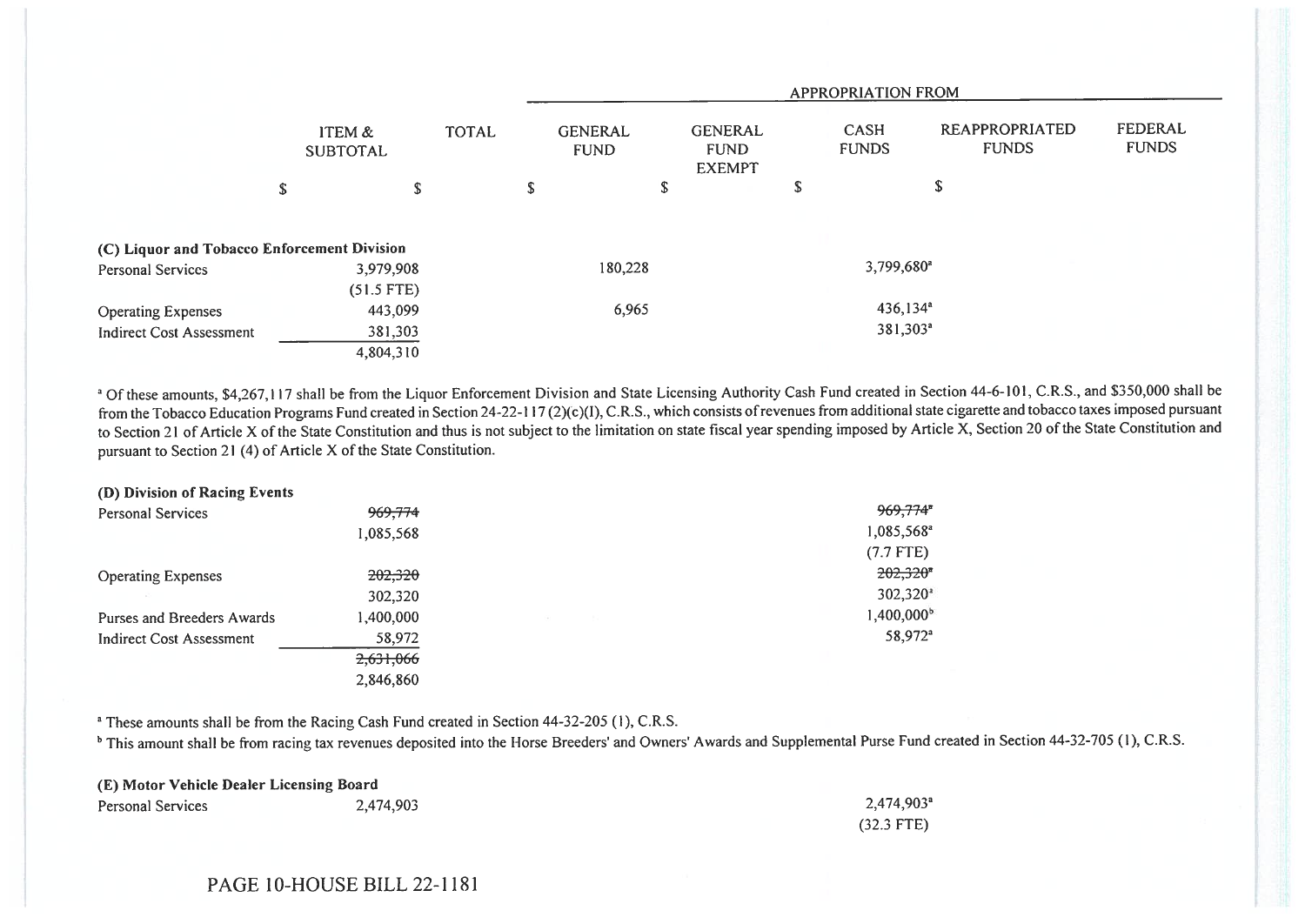|                                                                                                                                                                                                                                                                                                                                                                 |                                                    |                          |                               |             |                                                |             | <b>APPROPRIATION FROM</b>                                                                    |                                       |                                |
|-----------------------------------------------------------------------------------------------------------------------------------------------------------------------------------------------------------------------------------------------------------------------------------------------------------------------------------------------------------------|----------------------------------------------------|--------------------------|-------------------------------|-------------|------------------------------------------------|-------------|----------------------------------------------------------------------------------------------|---------------------------------------|--------------------------------|
|                                                                                                                                                                                                                                                                                                                                                                 | ITEM &<br><b>SUBTOTAL</b>                          | <b>TOTAL</b>             | <b>GENERAL</b><br><b>FUND</b> |             | <b>GENERAL</b><br><b>FUND</b><br><b>EXEMPT</b> |             | <b>CASH</b><br><b>FUNDS</b>                                                                  | <b>REAPPROPRIATED</b><br><b>FUNDS</b> | <b>FEDERAL</b><br><b>FUNDS</b> |
| ${\mathbb S}$                                                                                                                                                                                                                                                                                                                                                   | $\mathbb{S}$                                       | ${\mathbb S}$            |                               | $\mathbb S$ |                                                | $\mathbb S$ |                                                                                              | $\mathbb S$                           |                                |
| <b>Operating Expenses</b><br><b>Indirect Cost Assessment</b>                                                                                                                                                                                                                                                                                                    | 325,887<br>247,372<br>3,048,162                    |                          |                               |             |                                                |             | 325,887 <sup>a</sup><br>247,372 <sup>a</sup>                                                 |                                       |                                |
| <sup>a</sup> These amounts shall be from the Auto Dealers License Fund created in Section 44-20-133 (1), C.R.S.                                                                                                                                                                                                                                                 |                                                    |                          |                               |             |                                                |             |                                                                                              |                                       |                                |
| (F) Marijuana Enforcement<br>Marijuana Enforcement<br>Transfers to Department of<br>Public Health and<br>Environment, Laboratory<br>Services for Marijuana<br><b>Laboratory Testing</b><br>Reference Library<br><b>Indirect Cost Assessment</b><br><sup>a</sup> These amounts shall be from the Marijuana Cash Fund created in Section 44-10-801 (1)(a), C.R.S. | 14,868,384<br>1,336,719<br>1,202,172<br>17,407,275 |                          |                               |             |                                                |             | 14,868,384 <sup>a</sup><br>$(148.6$ FTE)<br>1,336,719 <sup>a</sup><br>1,202,172 <sup>a</sup> |                                       |                                |
|                                                                                                                                                                                                                                                                                                                                                                 |                                                    | 68,591,245<br>68,807,039 |                               |             |                                                |             |                                                                                              |                                       |                                |
| (5) STATE LOTTERY DIVISION<br><b>Personal Services</b>                                                                                                                                                                                                                                                                                                          | 8,945,306                                          |                          |                               |             |                                                |             | 8,945,306 <sup>a</sup>                                                                       |                                       |                                |
| <b>Operating Expenses</b><br>Payments to Other State                                                                                                                                                                                                                                                                                                            | 1,540,533                                          |                          |                               |             |                                                |             | $(102.1$ FTE)<br>1,540,533 <sup>a</sup>                                                      |                                       |                                |
| Agencies                                                                                                                                                                                                                                                                                                                                                        | 239,410                                            |                          |                               |             |                                                |             | 239,410 <sup>a</sup>                                                                         |                                       |                                |

PAGE 11-HOUSE BILL 22-1181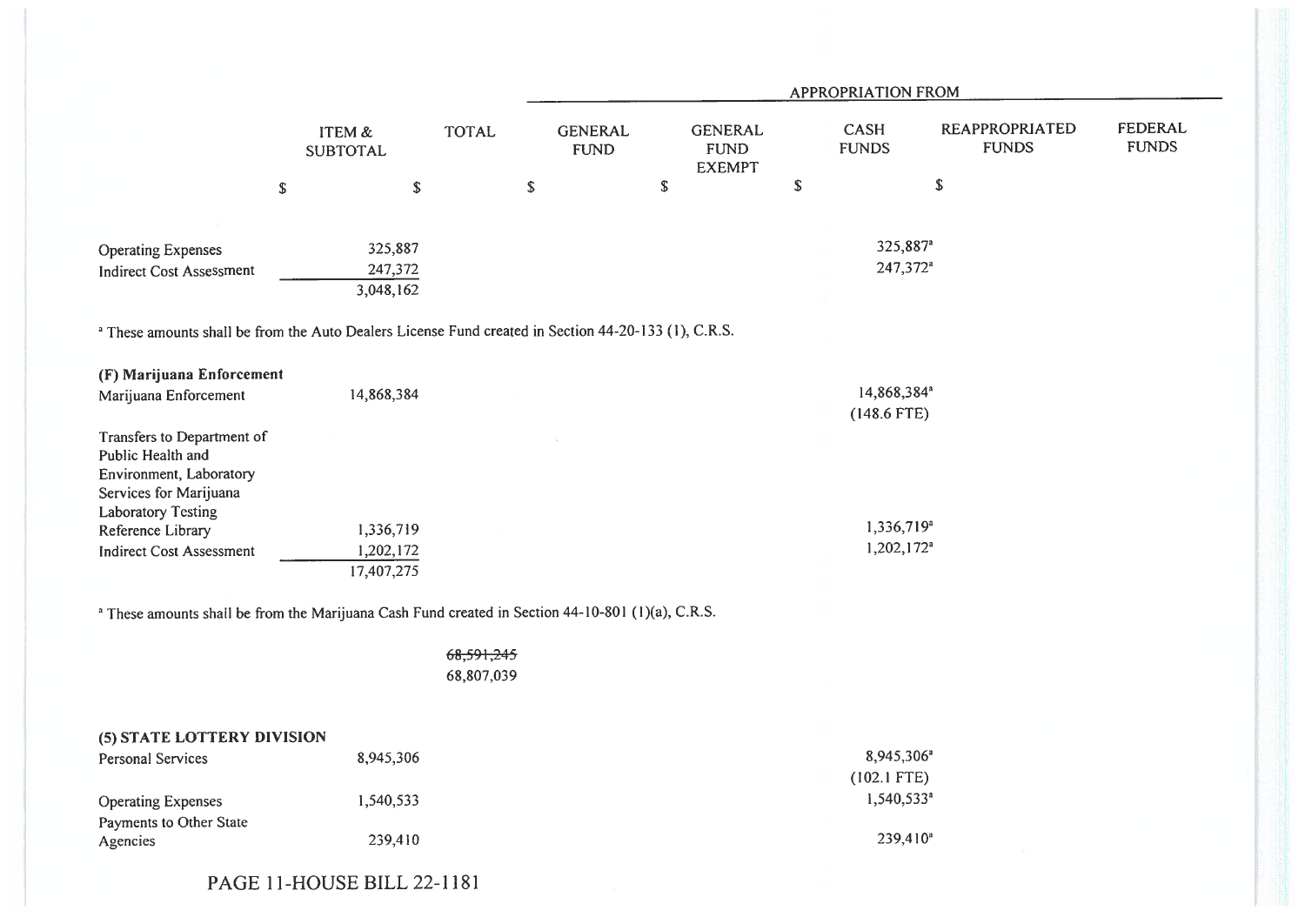|                                                                                                    |                    |                           |               |                               |                                                | <b>APPROPRIATION FROM</b>  |                                       |                           |
|----------------------------------------------------------------------------------------------------|--------------------|---------------------------|---------------|-------------------------------|------------------------------------------------|----------------------------|---------------------------------------|---------------------------|
|                                                                                                    |                    | ITEM &<br><b>SUBTOTAL</b> | <b>TOTAL</b>  | <b>GENERAL</b><br><b>FUND</b> | <b>GENERAL</b><br><b>FUND</b><br><b>EXEMPT</b> | CASH<br><b>FUNDS</b>       | <b>REAPPROPRIATED</b><br><b>FUNDS</b> | FEDERAL<br><b>FUNDS</b>   |
|                                                                                                    | $\pmb{\mathbb{S}}$ | \$                        | S             |                               | \$                                             | \$                         | \$                                    |                           |
|                                                                                                    |                    |                           |               |                               |                                                |                            |                                       |                           |
| Marketing and                                                                                      |                    |                           |               |                               |                                                |                            |                                       |                           |
| Communications                                                                                     |                    | 14,700,000                |               |                               |                                                | 14,700,000 <sup>a</sup>    |                                       |                           |
| Multi-State Lottery Fees                                                                           |                    | 177,433                   |               |                               |                                                | $177,433^a$                |                                       |                           |
| Vendor Fees                                                                                        |                    | 26,123,699                |               |                               |                                                | $26,123,699^a$             |                                       |                           |
| <b>Retailer Compensation</b>                                                                       |                    | 60,845,933                |               |                               |                                                | 60,845,933"                |                                       |                           |
|                                                                                                    |                    | 70,000,000                |               |                               |                                                | 70,000,000 <sup>a</sup>    |                                       |                           |
| <b>Indirect Cost Assessment</b>                                                                    |                    | 762,890                   |               |                               |                                                | $762,890^a$                |                                       |                           |
|                                                                                                    |                    |                           | +13,335,204   |                               |                                                |                            |                                       |                           |
|                                                                                                    |                    |                           | 122,489,271   |                               |                                                |                            |                                       |                           |
|                                                                                                    |                    |                           |               |                               |                                                |                            |                                       |                           |
| <sup>a</sup> These amounts shall be from the Lottery Fund created in Section 44-40-111 (1), C.R.S. |                    |                           |               |                               |                                                |                            |                                       |                           |
|                                                                                                    |                    |                           |               |                               |                                                |                            |                                       |                           |
| <b>TOTALS PART XIX</b>                                                                             |                    |                           |               |                               |                                                |                            |                                       |                           |
| (REVENUE)                                                                                          |                    |                           | \$424,034,637 | \$136,883,528 <sup>a</sup>    |                                                | \$277,724,783 <sup>b</sup> | \$8,361,740                           | $$1,064,586$ <sup>c</sup> |

a Of this amount, \$49,844,140 contains an (I) notation and is included as information for the purpose of complying with the limitation on state fiscal year spending imposed by Section 20 of Article X of the State Constitution. These amounts are continuously appropriated by a permanent statute, and shall not be deemed to be an appropriation subject to the limitations of Section 24-75-201.1, C.R.S.

\$287,094,644<sup>b</sup>

 $<sup>b</sup>$  Of this amount, \$39,780,348 contains an (I) notation.</sup>

' This amount contains an (I) notation.

\$433,404,498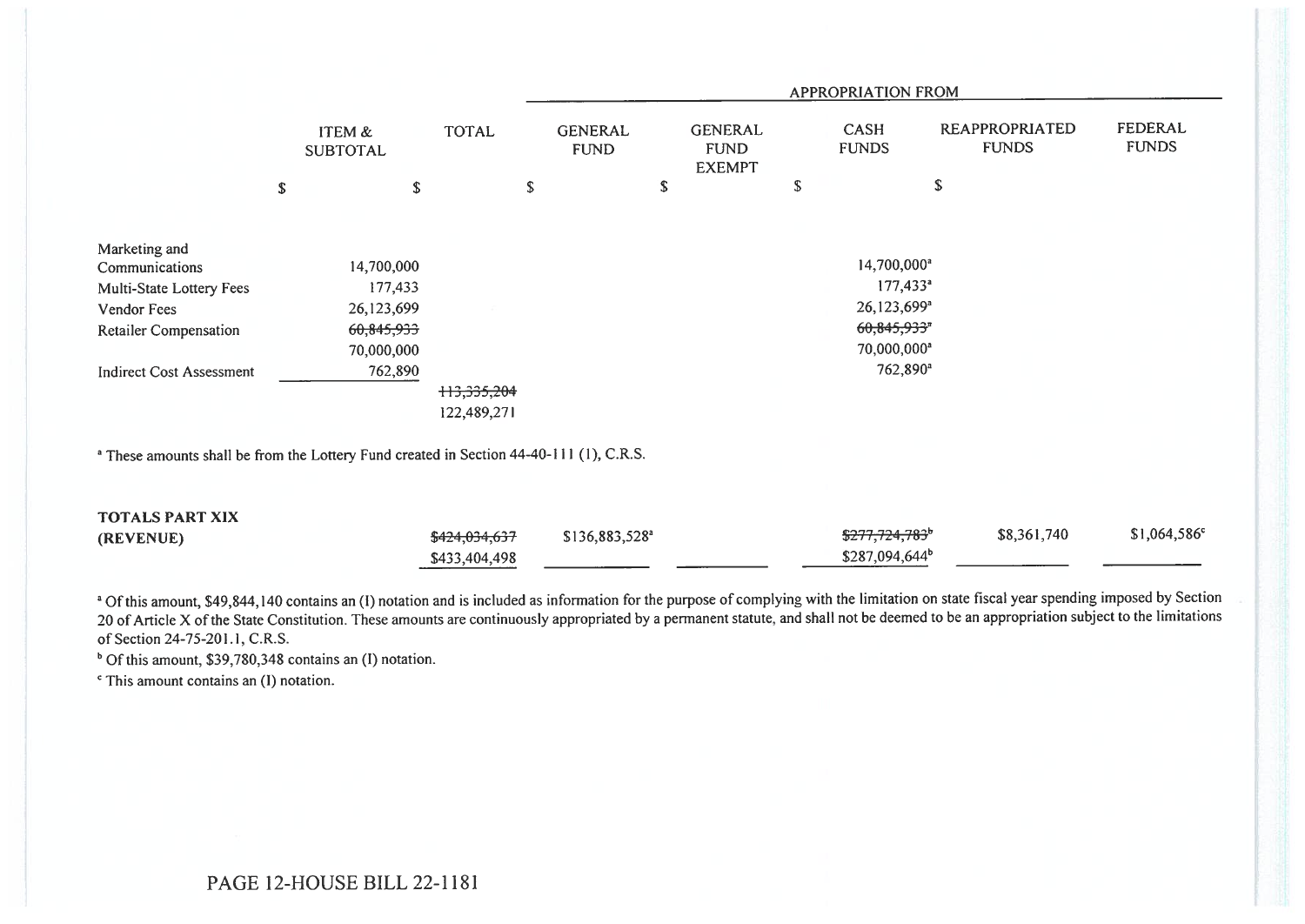|                           |       |                               |                                                | APPROPRIATION FROM          |                                |                         |
|---------------------------|-------|-------------------------------|------------------------------------------------|-----------------------------|--------------------------------|-------------------------|
| ITEM &<br><b>SUBTOTAL</b> | TOTAL | <b>GENERAL</b><br><b>FUND</b> | <b>GENERAL</b><br><b>FUND</b><br><b>EXEMPT</b> | <b>CASH</b><br><b>FUNDS</b> | REAPPROPRIATED<br><b>FUNDS</b> | FEDERAL<br><b>FUNDS</b> |
| \$                        |       |                               |                                                |                             |                                |                         |

SECTION 2. Appropriation to the department of revenue for the fiscal year beginning July 1, 2020. In Session Laws of Colorado 2020, section 2 of chapter 326, (HB 20-1360), amend Part XIX  $(6)$  and the affected totals, as follows:

Section 2. Appropriation.

PART XIX DEPARTMENT OF REVENUE

| (6) STATE LOTTERY DIVISION   |               |                           |
|------------------------------|---------------|---------------------------|
| <b>Personal Services</b>     | 8,945,306     | 8,945,306 <sup>a</sup>    |
|                              |               | $(102.1$ FTE)             |
| <b>Operating Expenses</b>    | 1,540,533     | 1,540,533 <sup>a</sup>    |
| Payments to Other State      |               |                           |
| Agencies                     | 239,410       | $239,410^a$               |
| Marketing and                |               |                           |
| Communications               | 14,700,000    | $14,700,000^a$            |
| Multi-State Lottery Fees     | 177,433       | $177,433^a$               |
| Vendor Fees                  | 16,616,629    | $16,616,629$ <sup>a</sup> |
| <b>Retailer Compensation</b> | 54,572,160    | $54,572,160$ <sup>*</sup> |
|                              | 68,072,160    | 68,072,160 <sup>a</sup>   |
| <b>Ticket Costs</b>          | 6,578,000     | 6,578,000 <sup>a</sup>    |
| Indirect Cost Assessment     | 692,783       | 692,783 <sup>a</sup>      |
|                              | 104,062,254   |                           |
|                              | \$117,562,254 |                           |
|                              |               |                           |

<sup>a</sup> These amounts shall be from the Lottery Fund created in Section 44-40-111 (1), C.R.S.

| <b>TOTALS PART XIX</b> |                          |                            |                            |             |                      |
|------------------------|--------------------------|----------------------------|----------------------------|-------------|----------------------|
| (REVENUE)              | <del>\$405,987,406</del> | \$118,141,241 <sup>a</sup> | <del>\$279,898,954</del> * | \$6,910,698 | $$1,036,513^{\circ}$ |
|                        | \$419,487,406            |                            | $$293,398,954^b$           |             |                      |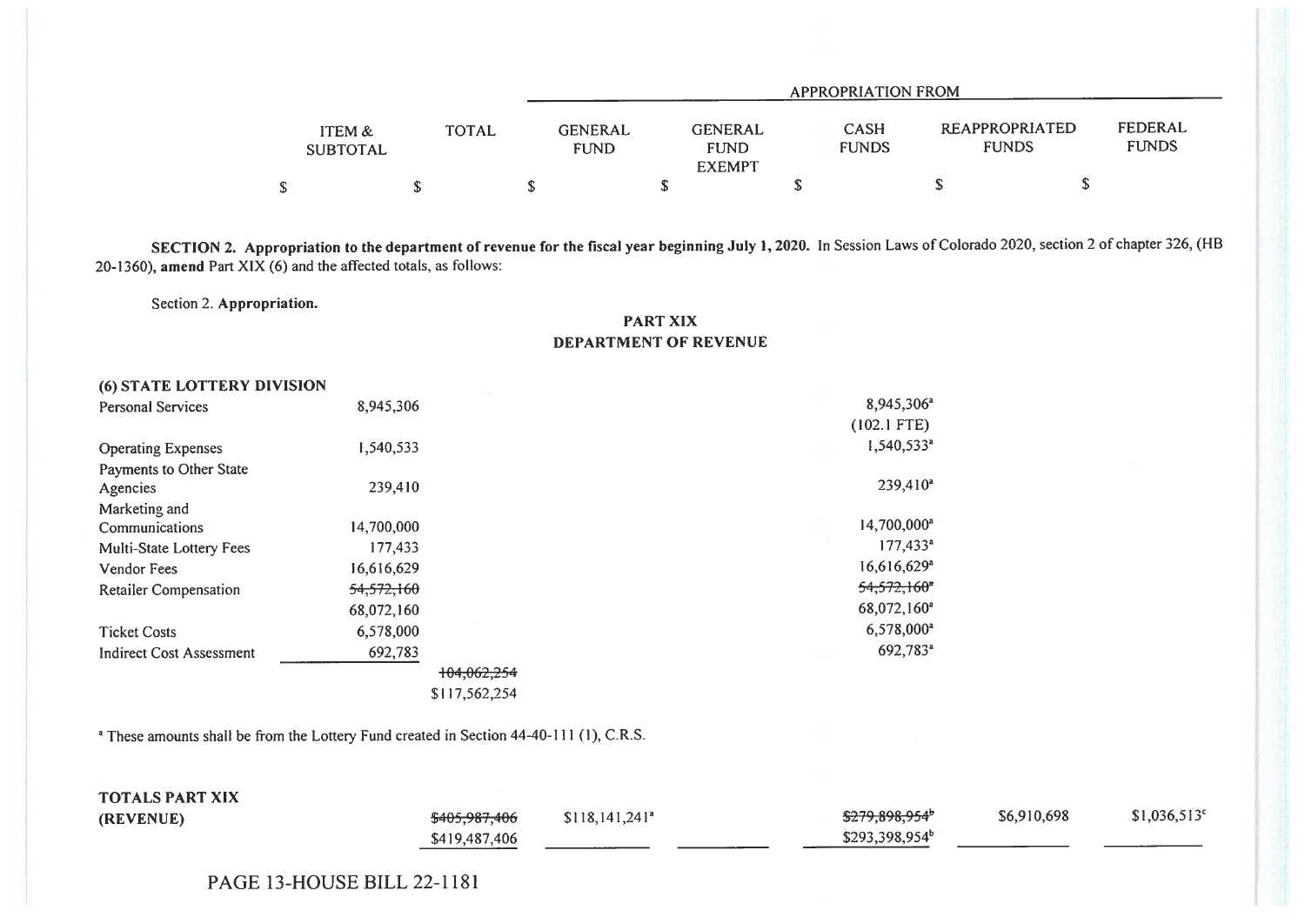|                           |              | APPROPRIATION FROM            |                                                |                             |                                       |                         |  |  |
|---------------------------|--------------|-------------------------------|------------------------------------------------|-----------------------------|---------------------------------------|-------------------------|--|--|
| ITEM &<br><b>SUBTOTAL</b> | <b>TOTAL</b> | <b>GENERAL</b><br><b>FUND</b> | <b>GENERAL</b><br><b>FUND</b><br><b>EXEMPT</b> | <b>CASH</b><br><b>FUNDS</b> | <b>REAPPROPRIATED</b><br><b>FUNDS</b> | FEDERAL<br><b>FUNDS</b> |  |  |
|                           |              |                               |                                                |                             |                                       |                         |  |  |

<sup>a</sup> Of this amount, \$33,800,122 contains an (1) notation and is included as information for the purpose of complying with the limitation on state fiscal year spending imposed by Section 20 of Article X of the State Constitution. These amounts are continuously appropriated by a permanent statute, and shall not be deemed to be an appropriation subject to the limitations of Section 24-75-201.1, C.R.S.

<sup>b</sup> Of this amount, \$39,397,911 contains an (I) notation.

' This amount contains an (I) notation.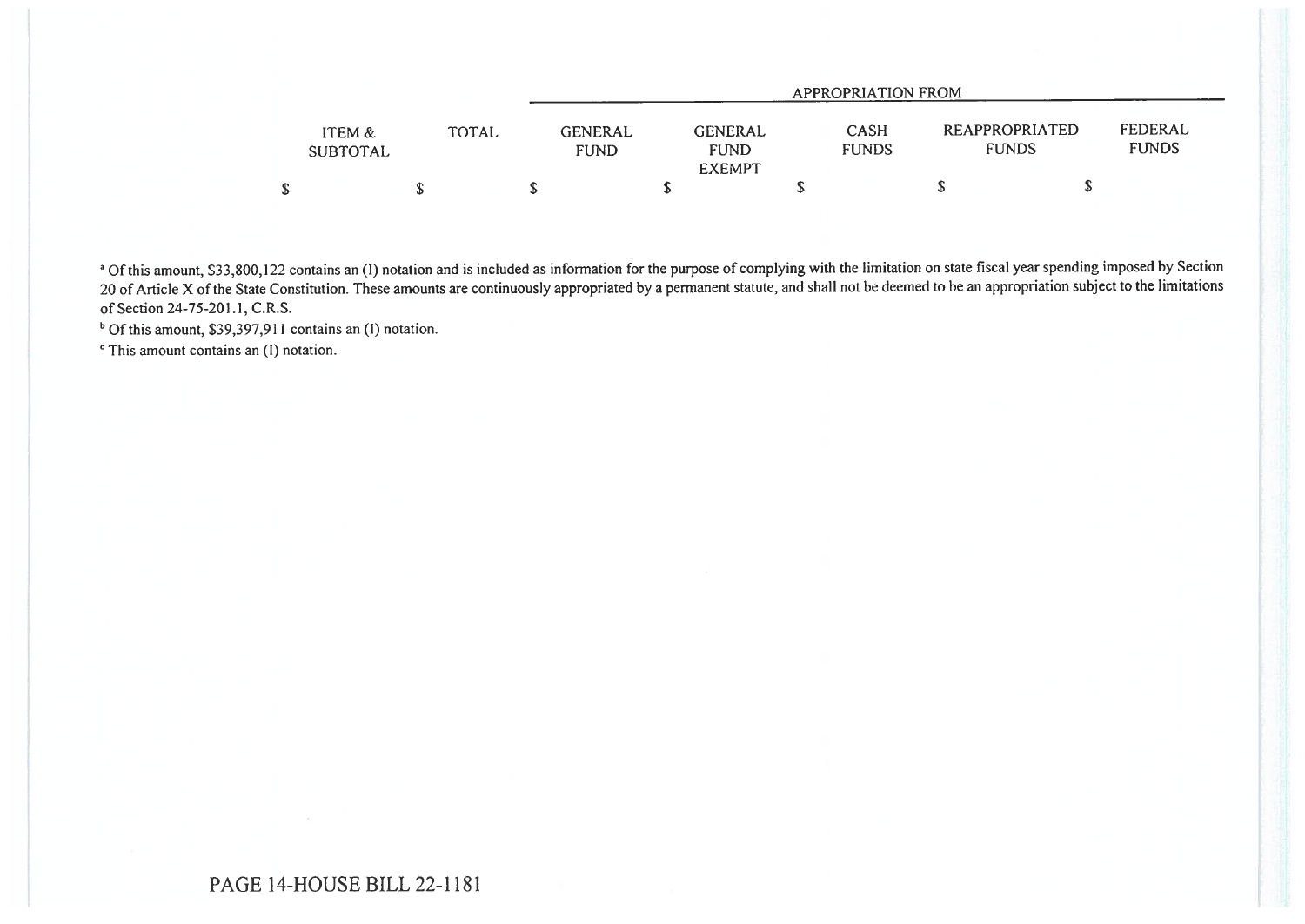SECTION 3. Appropriation to the department of revenue for the fiscal year beginning July 1, 2021. In Session Laws of Colorado 2021, add (2.5) to section 55 of chapter 250, (SB 21-260), as follows:

Section 55. Appropriation. (2.5) ANY MONEY APPROPRIATED IN SUBSECTION (2) OF THIS SECTION NOT EXPENDED PRIOR TO JULY 1, 2022, IS FURTHER APPROPRIATED TO THE DEPARTMENT FOR THE 2022-23 STATE FISCAL YEAR FOR THE SAME PURPOSES.

SECTION 4. Appropriation to the department of revenue for the fiscal year beginning July 1, 2021. In Session Laws of Colorado 2021, add (2.5) to section 5 of chapter 385, (HB 21-1233), as follows:

Section 5. Appropriation. (2.5) ANY MONEY APPROPRIATED IN SUBSECTION (2) OF THIS SECTION NOT EXPENDED PRIOR TO JULY 1, 2022, IS FURTHER APPROPRIATED TO THE DEPARTMENT FOR THE 2022-23 STATE FISCAL YEAR FOR THE SAME PURPOSES.

SECTION 5. Appropriation to the department of revenue for the fiscal year beginning July 1, 2021. In Session Laws of Colorado 2021, add (1.5) to section 2 of chapter 475, (SB 21-076), as follows:

Section 2. Appropriation. (1.5) ANY MONEY APPROPRIATED IN SUBSECTION (1) OF THIS SECTION NOT EXPENDED PRIOR TO JULY 1, 2022, IS FURTHER APPROPRIATED TO THE DEPARTMENT FOR THE 2022-23 STATE FISCAL YEAR FOR THE SAME PURPOSES.